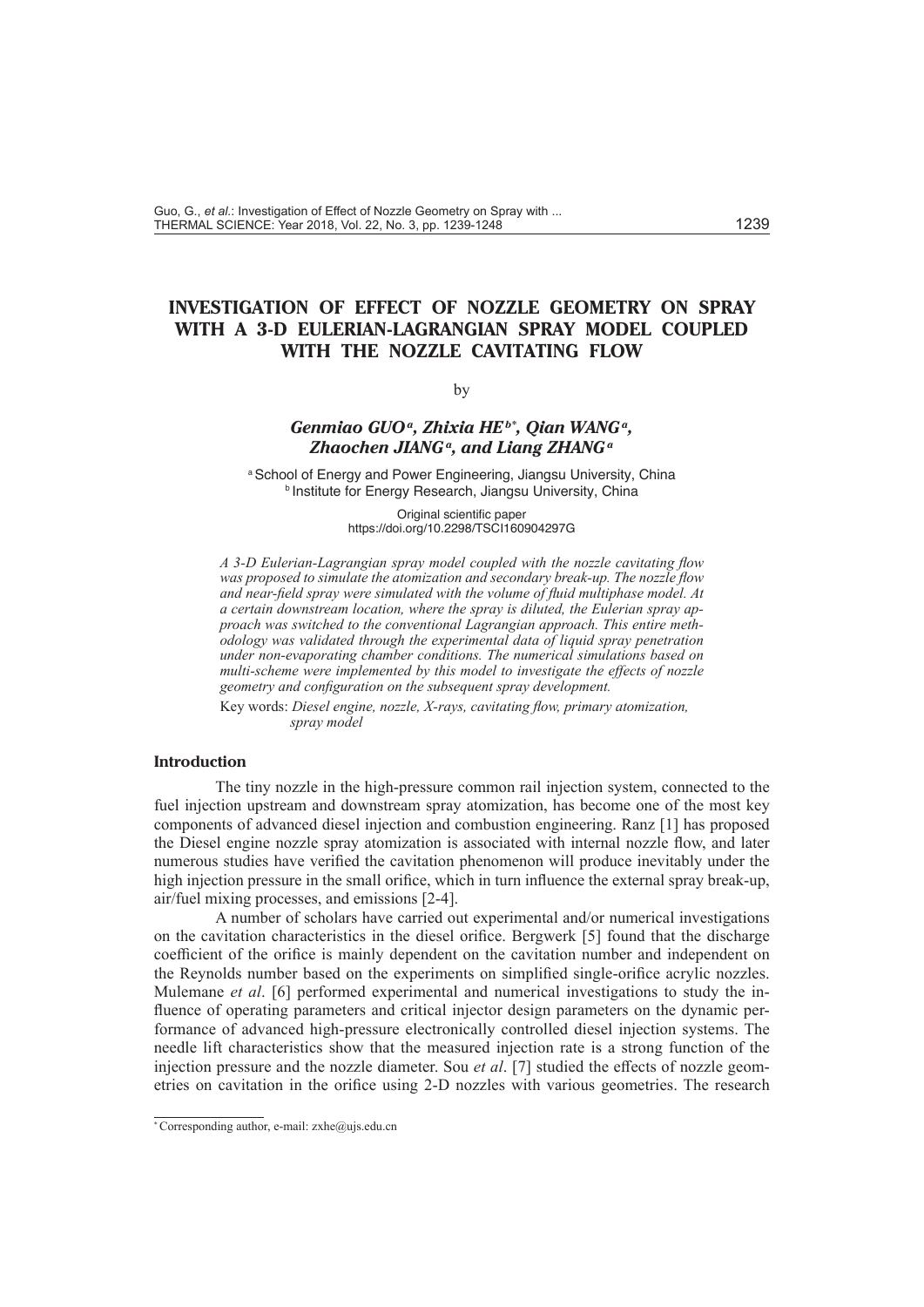confirmed that the thickness of the cavitation zone increases with the contraction coefficient of the cross-sectional area at upstream of the nozzle to that of the nozzle. He *et al*. [8] analyzed the effects of the needle lift, the inlet radius and the sac volume on the cavitating flow based on a testified cavitation model which was validated by the experimental data obtained from the flow visualization experiment system. Numerical results clearly reveal the distribution of the cavitation zone. Margot *et al*. [9] conducted a comprehensive study on a 3-D flow inside diesel injector-like geometries under a cavitation model implemented in a CFD code. Various numerical parameters were used to simulate cavitation under realistic Diesel engine conditions and the results show that the cavitation model was able to predict the onset of cavitation, which were verified with experiments both on the injection rate and the occurrence of choked flow.

However, due to the complex interaction of vortices, cavitation and turbulence, the CFD modeling remains one of the best techniques to explore and understanding the multiphase flow. The precise nozzle geometrical parameters provide a reliable basis for the numerical simulation, but it is rather difficult to obtain the internal accurate geometric structure by non-destructive traditional methods, which can be solved effectively by the use of synchrotron radiation technology. Lebas *et al*. [10] studied the dense spray region by implemented a 3-D model for atomization based on an Eulerian single-phase approach in a professional CFD code via AVL FIRE, which has been proved that can improve the description of the primary break-up. Hoyas *et al*. [11] captured many of the most important characteristics of the spray, such as the penetration and the axial velocity, using 2-D simulations based on the Eulerian-Lagrangian spray atomization model via STAR-CD. As can be seen in many commercial software and open source codes, the most efficient and widely-applied approach is the Lagrangian-droplet-Eulerian-fluid (LDEF) method. Instead of solving the liquid phase as a partial-differential-equation based continuum, such as in the LDEF method treats the liquid as discrete particles. These particles are assumed to be negligible in volume and are superimposed on the continuous gas phase as material points. At the nozzle exit, liquid fuel is injected as discrete *blobs*, and a linear stability based phenomenological model is applied to account for the primary breakup [12]. In spite of its efficiency, the accuracy in the near-nozzle region is low, due to the fact that the liquid fuel is actually a continuum as observed in both experiments and direct numerical simulation (DNS). As a result, the model's connection to the nozzle flow is inherently weak, despite some efforts to model the unresolved near-nozzle physics and to consider the effects of in-nozzle cavitation and turbulence on the primary breakup [13,14].

In this paper, the accurate 3-D geometric structure of the real nozzle was measured as a basis for numerical simulations. The volume of fluid (VOF) method was used to simulate the internal nozzle flow and the primary break-up near the outlet of the nozzle orifice, and then the traditional LDEF method was set in the dilute spray region of the nozzle downstream. And then, in order to validate this simulation model, experimental data compared to were performed. Finally, the effects of different injector geometries on the spray angle, penetration, and particle size distribution under different injection pressures were investigated.

#### **Synchrotron radiation measurement of nozzle structure**

The synchrotron radiation facility (SRF) applied in this paper can provide a variety of synchrotron radiations from infrared light to hard X-ray. During the measurements, 55 keV electrons penetrated the front of injector and exposure to scintillation crystal, and then the X-ray absorption image can be captured by the charge coupled device (CCD) camera in the front of injector. In the orifice measurement process, the injector seated on the sample rotation stage revolved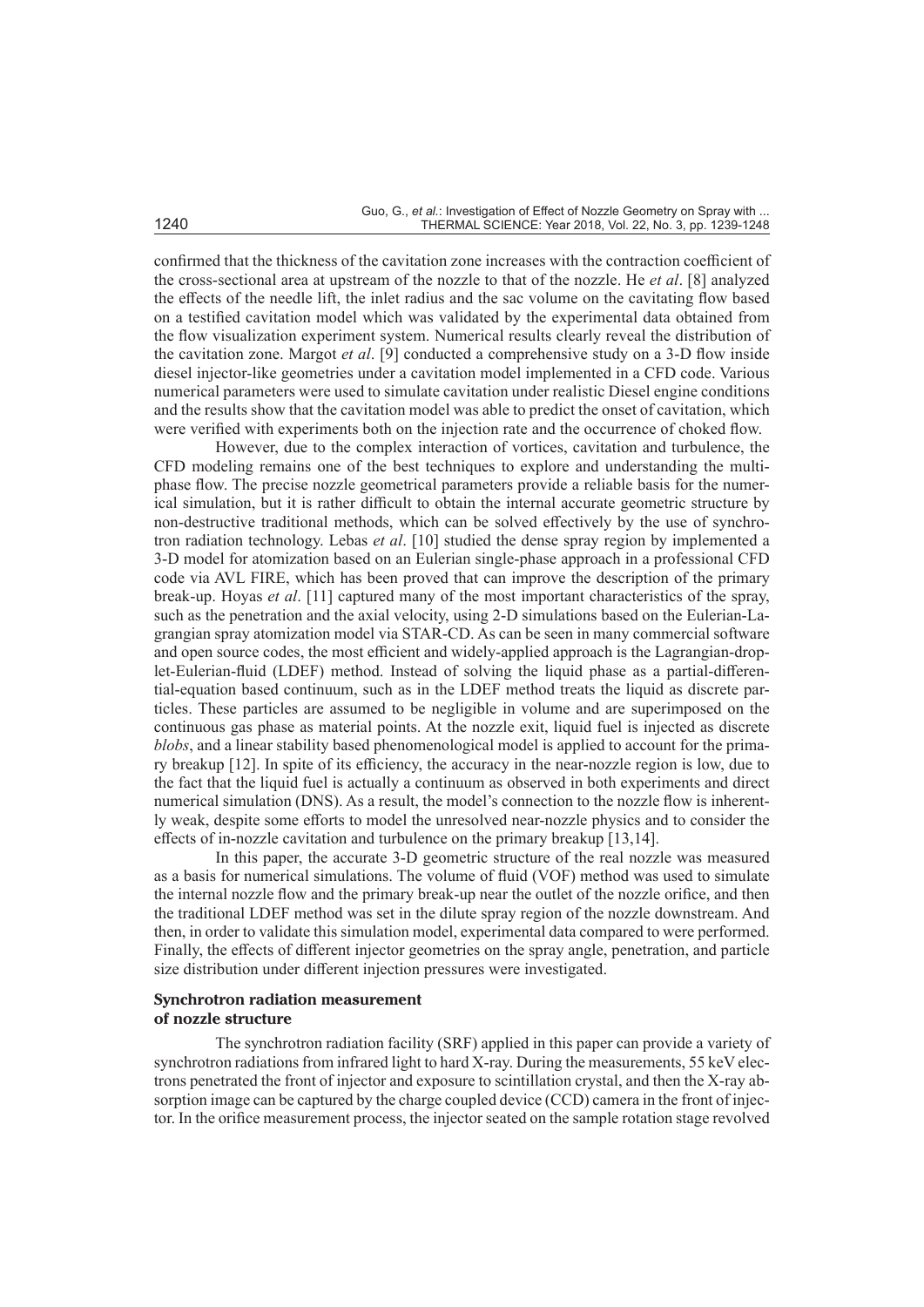180° at the speed of 1.8° per second. In this process, an X-ray absorption image were captured every 0.2° with 10 seconds exposure time and 9 mm spatial resolution by the CCD camera. Much detailed information about the measurement was shown in tab. 1. The photon flux density of the SRF is  $1.10^{10}$  phs s<sup>-1</sup> mm<sup>-2</sup> at 20 keV and the maximal beam size can arrive 48 mm (horizontal)  $\times$  5 mm (vertical) at 20 keV, where the distance between the light and the sample is 30 m.

Figure 1(a) shows the measurement results of eight orifices of the tested nozzle, and the tab. 2 gives more detailed information about the eight different orifices. In order to simplify the calculation, we just choose one orifice (*e. g.* the 4<sup>th</sup> orifice) of the eight different ones to study. Figure 1(b) shows the slice of the 4<sup>th</sup> orifice of the eight different orifices which are the basis of the consequent nozzle flow and spray simulation. The left part of the axis is the mirror image of the 4<sup>th</sup> orifice which is at the right part of the axis. It is can be seen that both the inlet diameter  $(D_{\text{in}})$  and the outlet diameter  $(D_{\text{out}})$  of the 4<sup>th</sup> orifice are about 183 μm, and

#### **Table 1. Main parameters of the experiment**

| Energy range        | $8 - 72.5 \text{ keV}$                          |
|---------------------|-------------------------------------------------|
| Energy resolution   | $<3.10^{-3}$                                    |
| Photon flux density | $1.10^{10}$ phss <sup>-1</sup> mm <sup>-2</sup> |
| Maximal beam size   | 48 mm (H) $5 \text{ mm}$ (V)                    |



**Figure 1. The slice of injector in different directions; (a) the measurement results of eight orifices of the tested nozzle, and (b) the slice of the 4th orifice of the eight different orifices**

#### **Table 2. Measurement results of eight different orifices**

| $D_{\text{in}}\text{[µm]}$ | $D_{\text{out}}$ [µm] | L [µm] | $R_{\rm a}$ [µm] | $R_{\rm b}$ [µm] | $\theta$ [°] |
|----------------------------|-----------------------|--------|------------------|------------------|--------------|
| 184                        | 183                   | 589    | 70               | 35               | 62.8         |
| 181                        | 184                   | 602    | 62               | 30               | 62.3         |
| 180                        | 182                   | 595    | 58               | 28               | 62.5         |
| 183                        | 183                   | 598    | 65               | 33               | 62.9         |
| 185                        | 184                   | 588    | 61               | 32               | 63.1         |
| 182                        | 185                   | 595    | 62               | 31               | 62.6         |
| 181                        | 183                   | 598    | 68               | 34               | 62.8         |
| 185                        | 182                   | 603    | 70               | 33               | 62.7         |

the orifice length (*L*) is about 598  $\mu$ m, while the orifice inlet top curvature radius (*R<sub>a</sub>*) and the orifice inlet bottom curvature radius  $(R<sub>b</sub>)$  are about 65  $\mu$ m and 33  $\mu$ m, respectively. The spray angle  $(\theta)$  between orifice axis and injector axis is 62.9°.

#### **Spray simulation coupled with nozzle flow**

#### *Models of hydrodynamic cavitation*

In this paper, VOF multiphase model was employed to deal with the internal cavitating flow and the near-field dense spray. VOF model is mainly based on transportation of the volume fraction, that is, a source term representing phase transition which is governed by the difference between the local pressure and the vapor pressure. According to the vapor fraction transport equation, cavitation is assumed to occur due to the bubble nuclei or micro bubbles in the liquid, which can grow or collapse with the changing of the surrounding conditions. Moreover, the growth and collapse of the bubbles are taken into account according to the Rayleigh's simplified bubble dynamics equation [15].

The bubble distribution can be described by a single scalar field which is the vapor volume fraction  $\alpha_v$ , because it is assumed that all vapor bubbles in the control volume have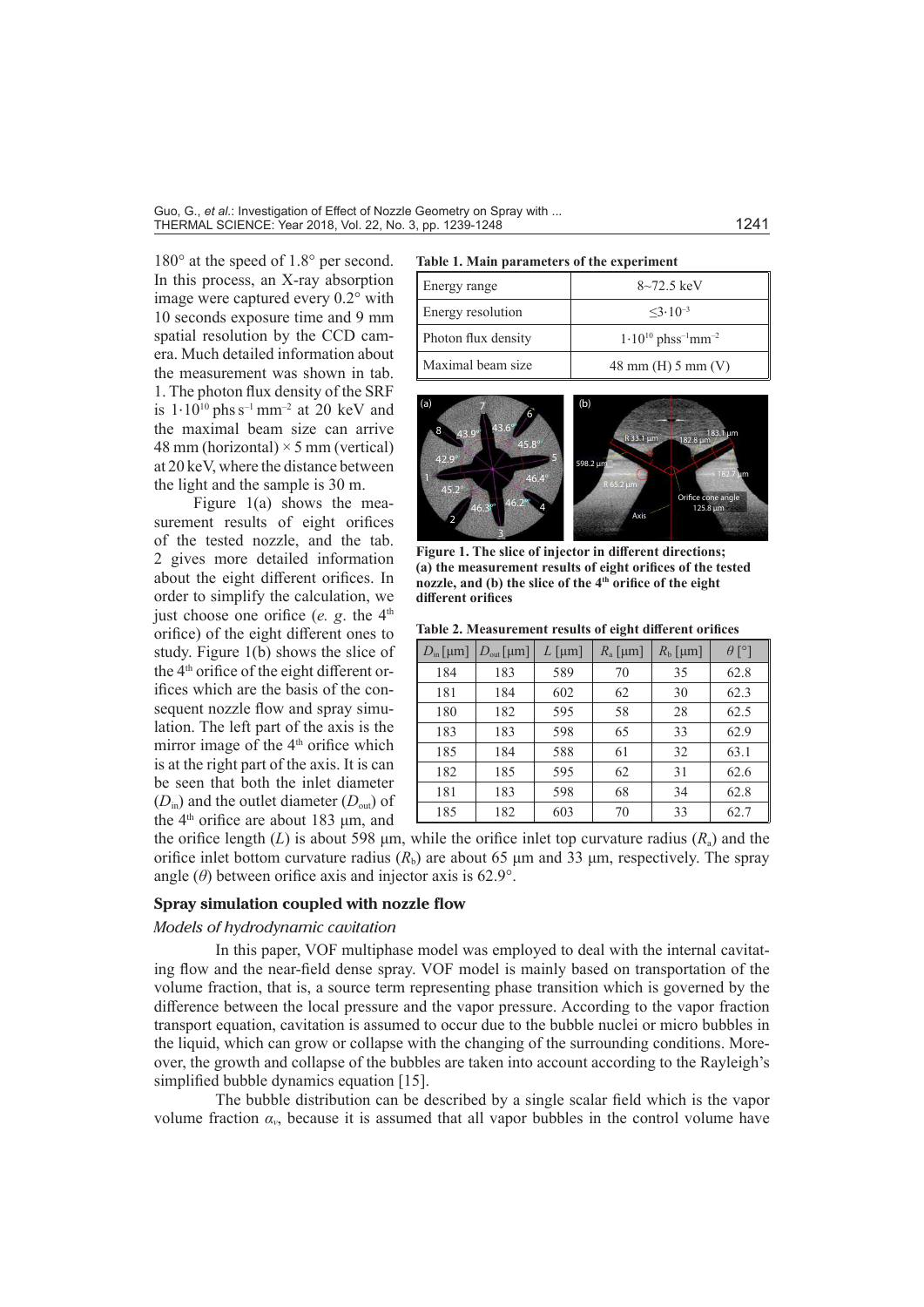the same radius and a homogenous distribution. Also, assuming that only exists a single liquid phase, and the bubbles will occupy the corresponding control volume when the cavitation take place. Equation (1) is a description for the relationship between the vapor volume fraction  $\alpha$ <sup>*v*</sup> and the average vapor bubble radius *R*:

$$
\alpha_{v} = \frac{V_{v}}{V_{tot}} = \frac{N_{\text{bub}} \frac{4}{3} \pi R^{3}}{V_{t} + V_{v}} = \frac{n_{0} V_{t} \frac{4}{3} \pi R^{3}}{V_{t} + n_{0} V_{t} \frac{4}{3} \pi R^{3}} = \frac{n_{0} \frac{4}{3} \pi R^{3}}{1 + n_{0} \frac{4}{3} \pi R^{3}}
$$
(1)

where  $V_\nu$  and  $V_l$  are the volume occupied by the vapor phase and liquid phase, respectively, and  $V_{tot}$  – the total cells volume,  $N_{\text{bub}}$  – the number of vapor bubbles in the control volume, and  $n_0$  – the number density of bubbles per volume of liquid.

The vapor volume fraction  $\alpha$ <sup>*i*</sup> in the control volume will change with the convective transport and bubbles' growth or collapse. The eq. (2) describing the transport of *αv* based on the assumption that the vapor density is much smaller than that of the liquid density:

$$
\frac{d}{dt} \int_{V} \alpha_{V} dV + \int_{S} \alpha_{V} (\nu - \nu_{s}) d\alpha = \int_{V} \frac{n_{0} \frac{4}{3} \pi R^{3}}{1 + n_{0} \frac{4}{3} \pi R^{3}} \frac{d}{dt} \left( \frac{4}{3} \pi R^{3} \right) dV
$$
\n(2)

The right side of eq. (2) is the cavitation bubble growth rate of the model, which can be obtained by the observation on the Lagrangian of a cloud of bubbles and the conventional bubble dynamic observation of a single bubble in an infinite stagnant liquid, respectively. This analysis results is the extended Rayleigh-Plesset equation:

$$
R\frac{\mathrm{d}^2R}{\mathrm{d}t^2} + \frac{3}{2}\left(\frac{\mathrm{d}R}{\mathrm{d}t}\right)^2 = \frac{p_{\text{sat}} - p_{\infty}}{\rho_l} - \frac{2\sigma}{\rho_lR} - 4\frac{\mu_l}{\rho_lR}\frac{\mathrm{d}R}{\mathrm{d}t}
$$
(3)

where,  $P_{\text{sat}}$  is the saturation pressure corresponding to the temperature at the bubble surface,  $P_{\infty}$  – the pressure of the surrounding liquid,  $\rho_l$  and  $\mu_l$  are the liquid density and viscosity, respectively, and  $\sigma$  – the surface tension coefficient.

The precise geometry structure of the  $4<sup>th</sup>$  orifice of the nozzle obtained by synchrotron



**Figure 2. The mesh of injector used (the 4th orifice) for nozzle flow simulation**

radiation measurement was used to simulate the nozzle flow. Figure 2 was the structure and the mesh used for nozzle flow simulation, and the total grid number chosen was 102529 based on the grid independence tests. All simulations were made with the standard *k-ε* turbulence model with standard wall functions. The solver applied was based on the pressure correction and the algorithm applied was SIMPLEC. What the discretization of the *k-ε* turbulence model equations used was the upwind differencing scheme and the cavitation model used was based on the Rayleigh equation and associated with the rate of change of the bubble radius depended on the local pressure, where the density of liquid and vapor were constant and there is no slip between the bubbles and the liquid.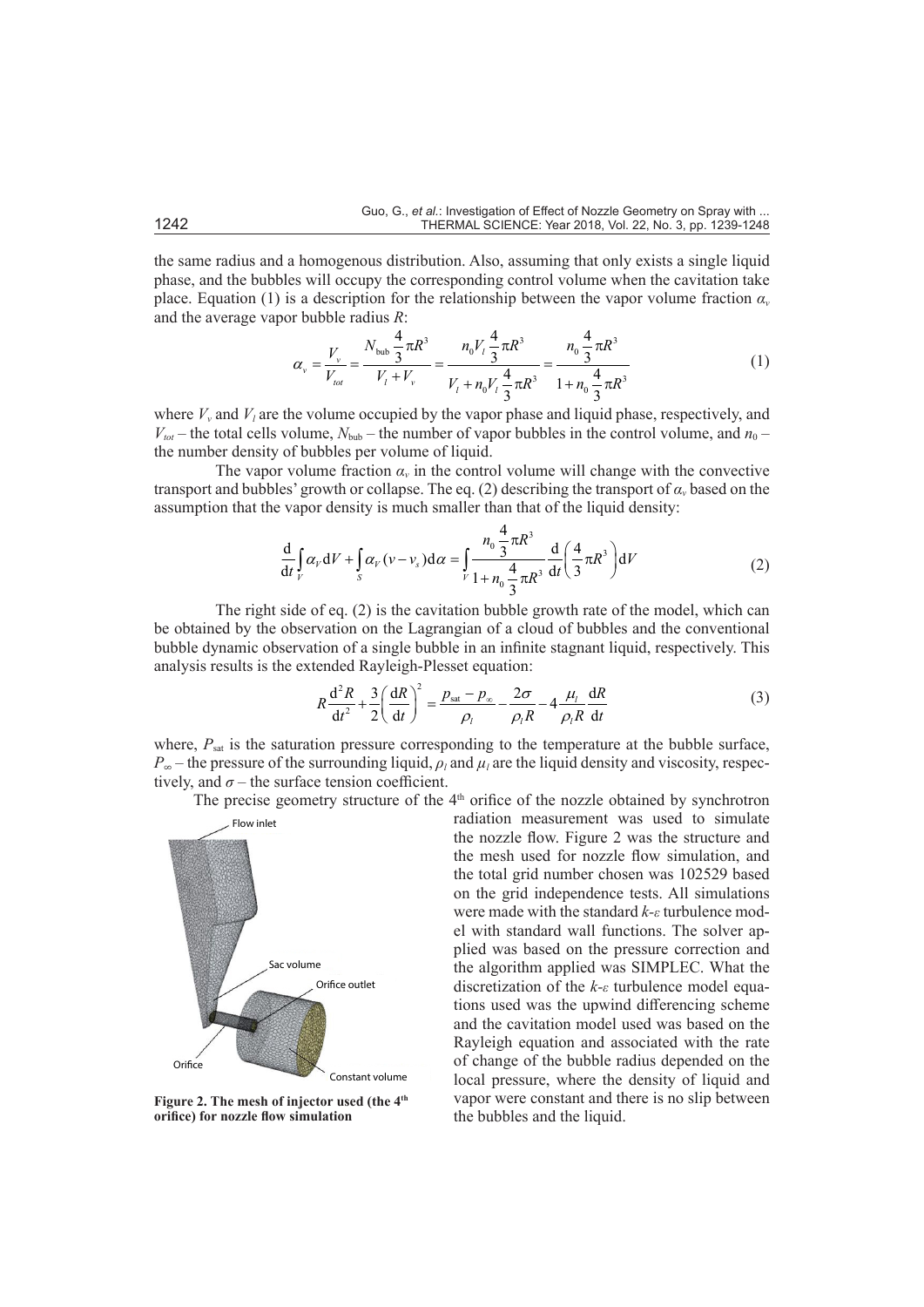#### *Eulerian-Lagrangian spray model*

The near-field dense spray is simulated with the VOF multiphase model the same as the flow in the orifice. The atomization of diesel sprays is modeled as a turbulent mixing process of the liquid fuel with the ambient gas. At a certain downstream location, where the spray is diluted, this Eulerian spray approach was switched to conventional Lagrangian

approach which thought the droplet parcels as the control liquid volumes in the computational domain of spray and could depicted the mutual effects between droplets and gas, evaporation and break-up and so on. Figure 3 is the diagram for the Eulerian-Lagrangian coupled spray model, which gives the thought of this spray model clearly.

The conventional Lagrangian spray was simulated by STAR-CD. Theoretical studies provided a criterion for the onset of break-up and an estimate of the stable droplet diameter  $(D_d, \text{stable})$  and the characteristic time scale  $\tau_b$ of the break-up process, simultaneously. The break-up rate of the spray can be calculated by eq. (4):



**Figure 3. Zones division of coupled spray model**

$$
\frac{dD_{\rm d}}{dt} = -\frac{D_{\rm d} - D_{\rm d, stable}}{\tau_b} \tag{4}
$$

where  $D_d$  is the instantaneous droplet diameter.

Instability of the spray is determined by a critical value of the Weber number (We) and the droplet Reynolds number (Re), eqs. (5) and (6):

$$
We_{d} = \frac{\rho |u - u_{d}|^{2} D_{d}}{2\sigma_{d}}
$$
\n
$$
(5)
$$

$$
Re = \frac{\rho |\mu - \mu_d | D_d}{\mu} \tag{6}
$$

The criterion for the onset of this Stripping break-up regime:

$$
\frac{\text{We}_{\text{d}}}{\sqrt{\text{Re}_{\text{d}}}} \ge C_{s1} \tag{7}
$$

The characteristic time scale for this Stripping break-up regime:

$$
\tau_b = \frac{C_{s2}}{2} \sqrt{\frac{\rho_{\rm d}}{\rho}} \frac{D_{\rm d}}{|u - u_{\rm d}|}\tag{8}
$$

Here, the empirical coefficient  $C_{s1}$  is 0.5 and,  $C_{s2}$  is in the range from 2-20.

#### *Switch method of the Eulerian- Lagrangian model*

The calculation data of injector flow (cavitation and turbulence) delivered to downstream conventional Lagrangian spray simulation by the mean of subroutine in STAR-CD,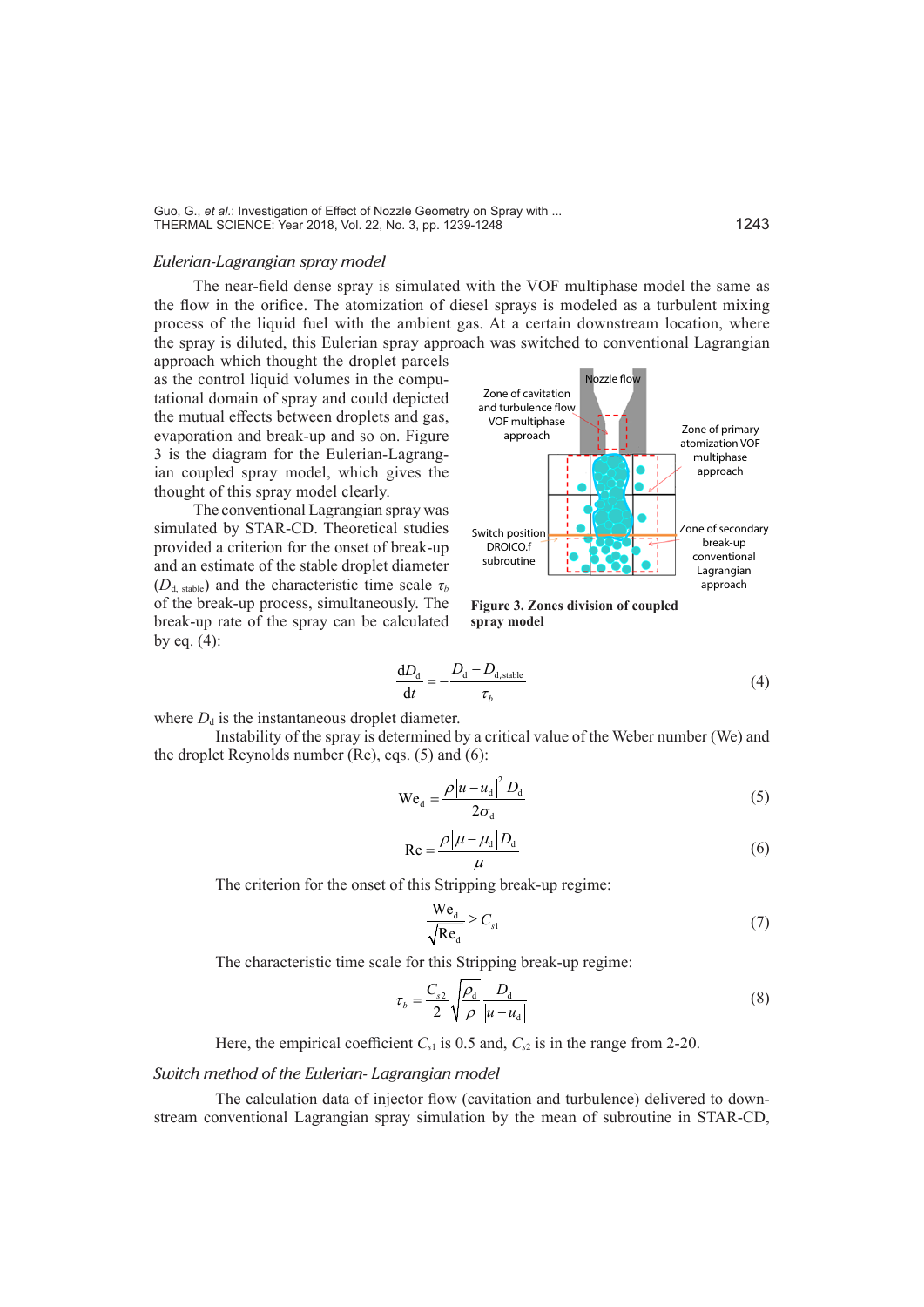which contained 13 return values. Figure 4 shows the detail information of these parameters. The velocity (magnitude and direction) and density of the upstream Euler flow were made as the initial conditions of the downstream applying the conventional Lagrangian approach.



**Figure 4. The detail information of return values**

It was assumed that the spray zones, where the distance to orifice outlet is longer than 2 mm, were dilute spray zone. The simulation cells of switch location cross-section, whose liquid volume of fraction was bigger than 0.5, were chosen as the

fuel injector cells. The positions of these cells were considered as the position of the droplet parcels injected and the velocities of these cells were considered as the initial velocities (magnitude and direction) of droplets. So this model could simulate the spray angle and it was not needed to give previously. The initial droplet size was determined by the fuel liquid volume of fraction. The diameters of fuel droplets were proportional to the volume of fraction value of fuel liquid. It was assumed that the initial size was the orifice diameter multiply by corresponding scale factor [16].

#### **Validation of Eulerian-Lagrangian spray model**

Traditional spray model means simulating the spray directly without coupled the nozzle flow, Eulerian-Lagrangian coupled spray model on STAR-CD that is the model applied in this paper, and coupled spray model on FIRE [17] were simulated based on the  $4<sup>th</sup>$  nozzle. From fig. 5, it can be easily found that the simulation data of coupled spray were much closer to



**coupled spray and experiment data**

the experimental data [17] than traditional spray model, which verified the accuracy of the coupled spray mode. Meanwhile, the data obtained from the coupled spray model on FIRE is consistent with that got from the Eulerian-Lagrangian coupled spray model on STAR-CD, which justifying the subprogram compiled coupled the cavitating flow to spray model was feasible in some degree, and the calculation precision of model proposed in this paper can meet the current mainstream commercial software. What obtained from the two kind of coupled spray mode further verified the accuracy of the Eulerian-Lagrangian coupled spray model.

Though the predicted results of the coupled spray mode were higher than the experimental, results obtained from spray simulations which coupled with internal cavitating flow were superior to that traditional spray model which did not consider the influence of internal cavitating flow. For the slight unavoidable differences between predicted and experimental results, the errors in the measurement of spray penetration distance and simplification of the boundary conditions in spray simulation were regarded as the dominant causes.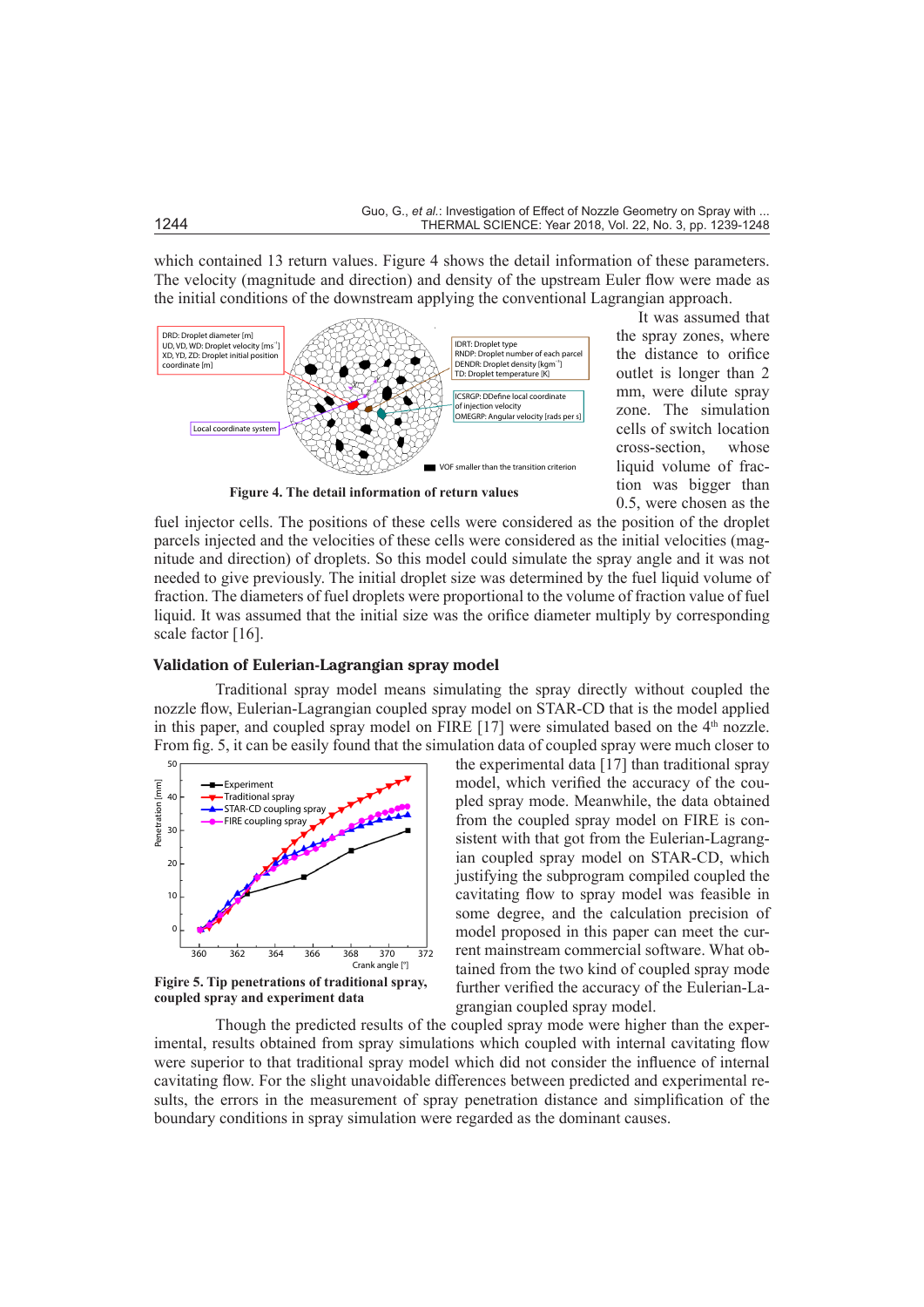Guo, G., *et al.*: Investigation of Effect of Nozzle Geometry on Spray with ... <u>oud, or, or and any coupledge of the second of the secondary of Spanja and the second of the second of the second<br>THERMAL SCIENCE: Year 2018, Vol. 22, No. 3, pp. 1239-1248</u>

Based on the verification above, numerical simulation was conducted with the Eulerian -Lagrangian coupled spray model on STAR- -CD. The conditions were same as the experiment by Verhoeven *et al*. [18], that is, the injection pressure is 50 MPa, and the back pressure is 2 MPa. As shown in fig. 6 is the distribution of the spray droplet diameter obtained by different methods, though the Eulerian-Lagrangian coupled spray model on STAR-CD simulations result was less than the traditional spray model, the spray penetration was much closer to the experiment, especially the spray near the outlet of the orifice because of considering the flow inside the nozzle.



**Figure 6. The distribution of the spray droplet diameter obtained by traditional spray, experiment and coupled spray; (a) traditional spray (b) experiment, and (c) STAR-CD coupled spray**

## **Effects of different injector geometries on the spray characteristics**

According to the study [8], the injector geometries have important effects on the spray. In this paper, using the above verified coupled spray model, the multi-scheme numerical simulations were carried out for the different nozzle geometry parameters, such as the ratio of nozzle orifice length to diameter  $(L/D)$ , orifice entrance curvature radius  $(R)$  and the different nozzle configurations like the standard (STD) type, valve covered orifice (VCO) type, and the improved (IMPROVED) type, to analyze the effects of the nozzle geometries on the subsequent spray.

## *Effects of the L/D and r on the spray characteristics*

The nozzle configuration was the STD type, and the pressure at the inlet was 50 MPa and the back pressure was 0.5 MPa.

When studying the effect of the different  $(L/D)$  on the spray characteristics, the orifice entrance curvature radius (*R*) is 0, and the orifice diameter ( $D<sub>d</sub>$ ) is 0.228 mm. The simulation results for different ratios of nozzle orifice length to diameter  $(L/D) = 2$ , 3, and 4 (were shown in fig. 7. The spray tip penetration is increased with the ratio of length to diameter increased, and the sauter mean diameter (SMD) would increase.



**Figure 7. Spray tip penetration and SMD for**  $L/D = 2, 3$ **, and 4**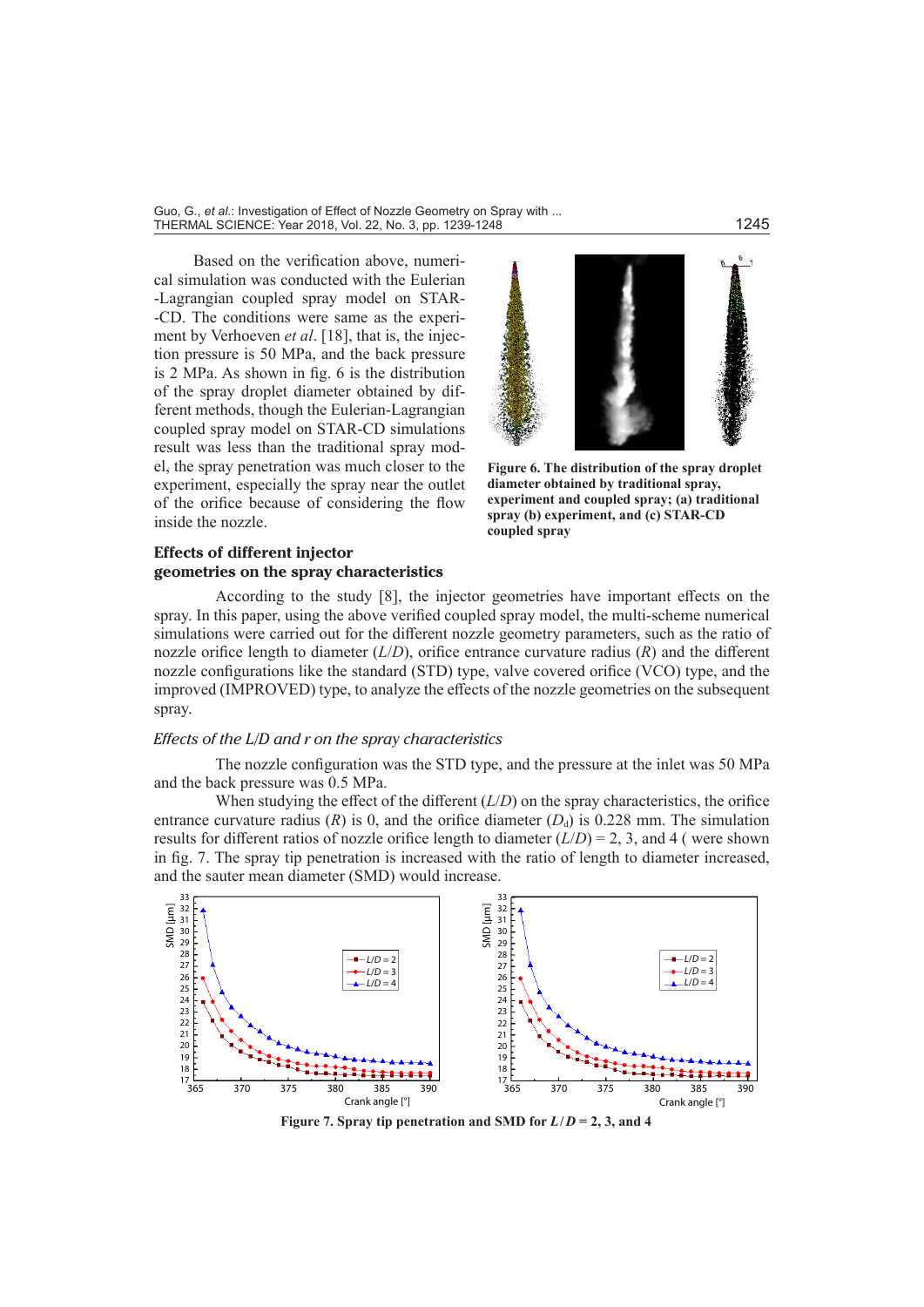As for investigating the effect of the orifice entrance curvature radius (*R*) on the spray characteristics, the ratio of orifice length to diameter  $(L/D)$  was 4. Figure 8 showed the simulation results for the three different kinds of orifice entrance curvature radius, that is  $R = 0$ ,  $R = 0.0228$  mm, and  $R = 0.0456$  mm. It presented that if the entrance curvature radius decreased, the spray tip penetration and the SMD were decreased rapidly. It could find that both at  $R = 0.0228$  and  $R = 0.0456$  mm the spray tip penetration and the SMD were nearly similar, but had a large distinction compared to the condition of  $R = 0$ . It could be supposed that the existence of entrance curvature radius may reduce the cavitation inside the orifice.



**Figure 8. Spray tip penetration and SMD for**  $R = 0$ **, 0.0228, and 0.0456 mm** 

#### *Effect of the types of sac volume on the spray characteristics*

The main difference of the STD, VCO, and IMPROVED type nozzle is the relative location of the orifice and the needle valve seat, so there are different sac volume, as shown in



**Figure 9. Three types of nozzle with different sac volume**

fig. 9. The orifice of STD type is under the needle valve seat with a large sac volume, and the orifice of VCO type nozzle is above the needle valve seat nearly without sac volume, and also the orifice of IMPROVED type is above the needle valve seat, but it has a sac volume a bit smaller than the STD type.

For these three different models, they had the same boundary conditions and orifice geometry. Injection pressure was 50 MPa and the back pressure was 0.5 MPa. The calculation results were shown in fig. 10. At the early stage of the injection, the tip penetration of the three different types were similar, while at the end stage of injection, the VCO nozzle had the longest penetration and the smallest value of SMD. Considering of nozzle cavitating flow comprehensively, from the aspect of spray tip penetration and SMD, IMPROVED nozzle could acquire better spray characteristics.

#### **Summary and conclusions**

• In this paper, a 3-D high-precision structure model of nozzle geometry was obtain used the X-ray phase contrast imaging measurement, which was helpful to establish the CFD model of nozzle more exactly.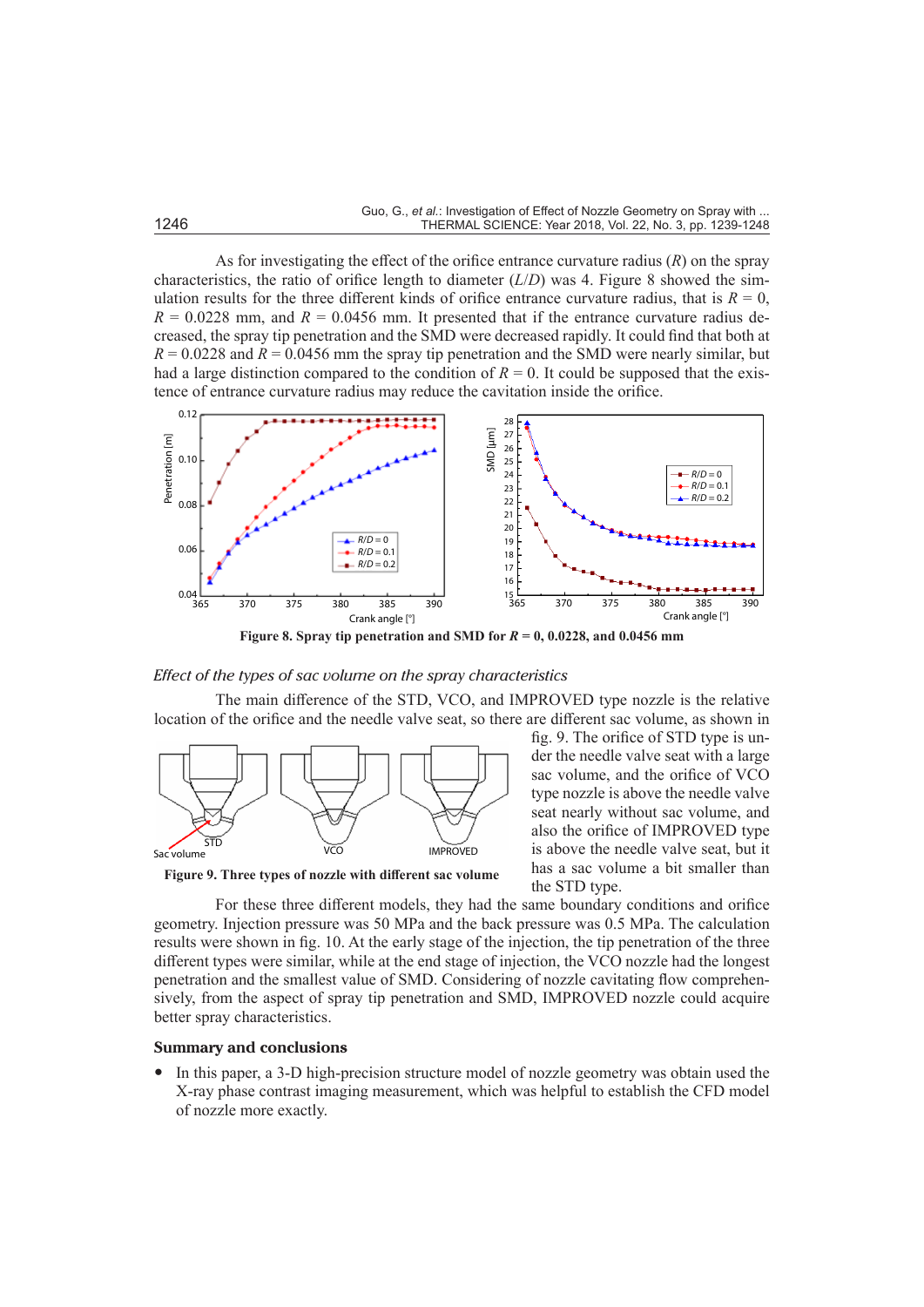

**Figure 10. Spray tip penetration and SMD of three different types of nozzle**

- The model proposed in this paper adopted the VOF method to simulate the internal nozzle flow and the near-field dense spray, then used the original position of the traditional LDEF method for the nozzle downstream. The velocity (magnitude and direction) and density of the upstream Euler flow were made as the initial conditions of the downstream applying the conventional Lagrangian approach. Comparing the visual spray experiment data and numerical results, it was verified that the spray model coupled with cavitating flow in nozzles was more accurate than the traditional spray model widely used nowadays.
- The multi-scheme numerical simulations indicated that the nozzle structure has an important effect on the spray characteristics. The spray tip penetration is increased with the ratio of length to diameter increased, and the SMD would increase. The existence of entrance curvature radius may reduce the cavitation inside the orifice, and causing a larger value of the tip penetration and the SMD. Considering of nozzle cavitating flow comprehensively, from the aspect of spray tip penetration and SMD, IMPROVED nozzle could acquire better spray characteristics. The simulation results supply the theoretical foundation for the optimization design of the injector.

#### **Acknowledgment**

This work was supported by the National Natural Science Foundation of China (No.51176066, No.51276084), Six Talent Peaks Project of Jiangsu Province (2013-JNHB-017).

#### **Nomenclature**

- $C_{s1}$ ,  $C_{s2}$  empirical coefficient
- *D* diameter of orifice, [m]<br>*D<sub>d</sub>* droplet diameter, [m]
- droplet diameter, [m]
- $L$  length of orifice, [m]
- *L/D* length to diameter of orifice  $l$  – liquid phase
- 
- $N_{\text{bub}}$  number of vapor bubbles<br> $P_{\text{cav}}$  saturation pressure, [Pa]
- $P_{\text{sat}}$  saturation pressure, [Pa]<br> $P_{\infty}$  surrounding pressure, [P − surrounding pressure, [Pa]
- 
- *R* average vapor bubble radius
- $r =$  curvature radius, [m]
- $R_a$ ,  $R_b$  orifice inlet top and bottom curvature radius, [m]
- Re Reynolds number
- S total turbulence energy source
- $T<sub>b</sub>$  characteristic time scale
- $u$  average velocity
- $u_d$  instantaneous velocity<br>  $V$  volume  $\text{Im}^{3}$
- $V$  volume,  $[m^3]$
- $V_{\text{tot}}$  total cells volume
- $v$  fuel vapor phase
- We Weber number

#### *Greek symbols*

- *α* volume fraction<br>*A* spray angle  $[°]$
- *θ* spray angle, [°]
- $\mu$  dynamic viscosity, [Pa·s]
- $\mu$ <sup>*l*</sup> liquid viscosity  $\rho$  – density, [kgm<sup>-3]</sup>
- $\sigma$  surface tension coefficient,  $[Nm^{-1}]$ 
	-